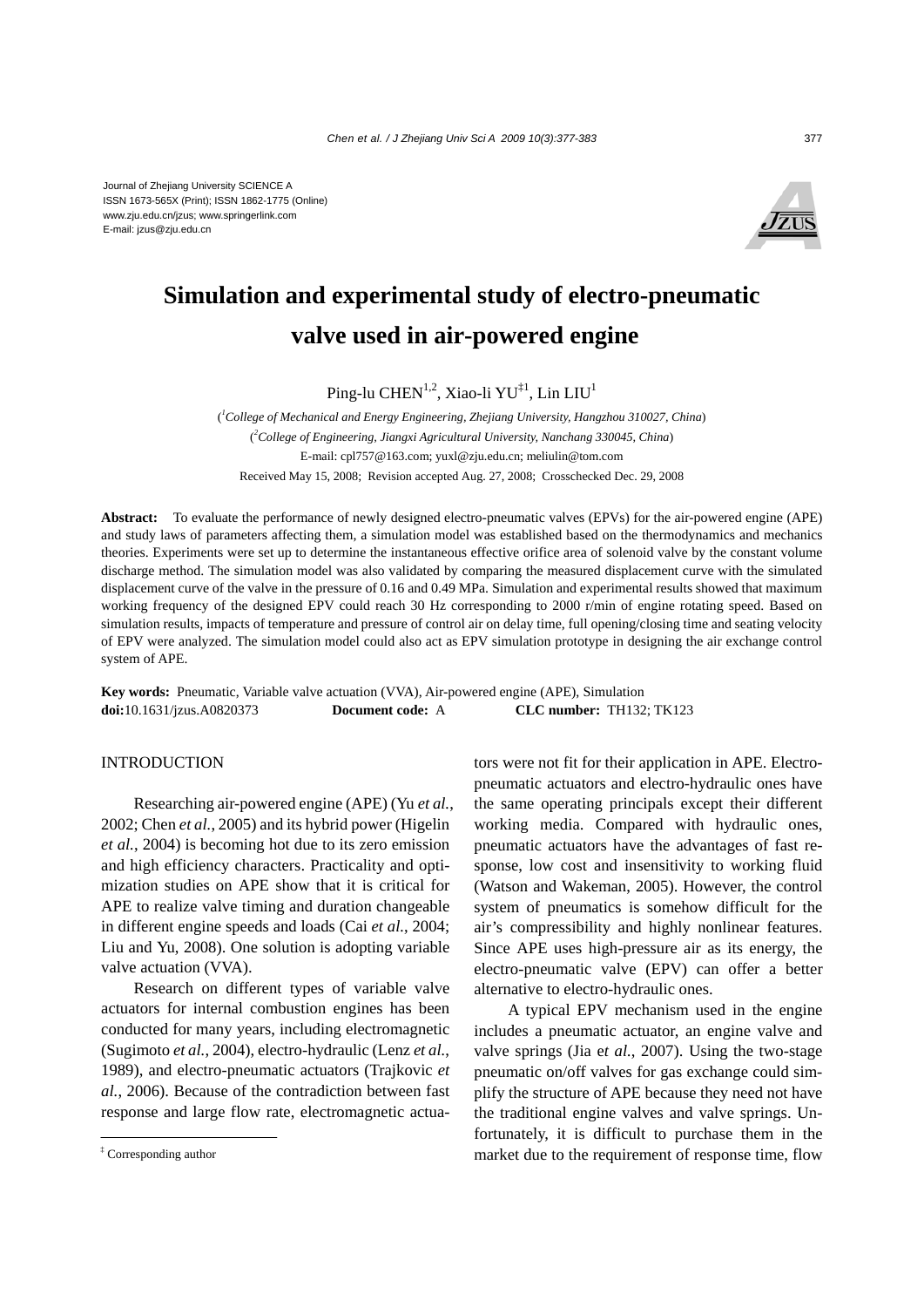rate and structure. Researchers have developed several types of large flow rate and high speed two-stage on/off valves (Zhou *et al.*, 1998; Ruan *et al.*, 2002; Jia *et al*., 2003). However, the switch processes of these valves are affected by their inlet gas pressure and the fluctuated intake pressure of APE during their operating period would make it more difficult to control the valve timing and duration.

An EPV used in APE was made in Zhejiang University, Hangzhou, and its operating scheme was introduced in this paper. We first focused on modeling the opening and closing process of EPV. Then one EPV test bench was built up to verify the availability of this designed EPV and the validity of our proposed simulation model. A detailed study of EPV working characters and parameters sensitivity was carried out on the basis of simulation model.

#### SYSTEM DYNAMICS

As shown in the schematic representation of the EPV system (Fig.1), EPV is composed of a piston, a pneumatic cylinder, standard three-way solenoid valves, piston rings and springs. The main function of springs is to decrease the impact of piston on cylinder at both ends. Both solenoid valves are selected based on their large nominal diameter of 4 mm and high switching frequency of 120 Hz, and then equipped oppositely on the two cylinder ends. The two solenoid valves are almost the same except that one is normally open and the other is normally closed. When both of them are de-energized, solenoid valve A is open and solenoid valve B is closed. High-pressure control air would rush into the chamber A and push the piston to the right end which would cut off compressed air into engine cylinder. When there is electricity applied to both solenoid valves, the piston of EPV would move



**Fig.1 Schematic representation of EPV** 

to left. Compressed air would pass through the groove in the middle of valve piston and enter into the APE cylinder. Thus, the valve timing and duration of APE could be controlled by adjusting the time of electrical pulse applied to the solenoid valves.

### OPERATING PROCESS MODEL OF EPV

## **Dynamic model of valve piston**

Let the positive direction point to right, and based on Newtonian mechanics, the kinetic equation of the valve piston could be written as:

$$
p_1 A - p_2 A + K(L_{\text{max}} - 2L) - F_f - \beta \frac{dL}{dt} = M \frac{d^2 L}{dt^2}, (1)
$$

where  $p_1$ ,  $p_2$  are absolute pressures in cylinder chamber A and chamber B, respectively; *A* is the surface area of valve piston;  $K$  is the stiffness of each spring; *L*max means the max displacement of piston; *L* behalves the instantaneous displacement of piston; *M* is the total mass of piston and piston rings; *t* is the time, and  $F_f$  is the Coulomb friction force;  $\beta$  is the viscous friction coefficient and its value can be obtained using genetic algorithms (GAs) (Daw *et al.*, 2003).  $F_f$  can be expressed as (Richer and Hurmuzlu, 2000)

$$
F_{\rm f} = \begin{cases} F_{\rm s}, & \text{if } \frac{dL}{dt} = 0, \\ F_{\rm d} \text{sign}\left(\frac{dL}{dt}\right), & \text{if } \frac{dL}{dt} \neq 0, \end{cases}
$$
 (2)

where  $F_s$  and  $F_d$  are the static and dynamic friction force, respectively.

#### **Model of gas state within cylinder chambers**

To simplify the analysis process, it is assumed that: the high-pressure air within the chamber is ideal gas; the pressure and temperature within each chamber are homogeneous; the kinetic energy of gas is negligible and there is no leakage in the whole process. Regarding the chamber as a thermodynamic system (control volume), modeling the chamber consists of three equations (Liu *et al.*, 2005):

$$
pV = mRT,\tag{3}
$$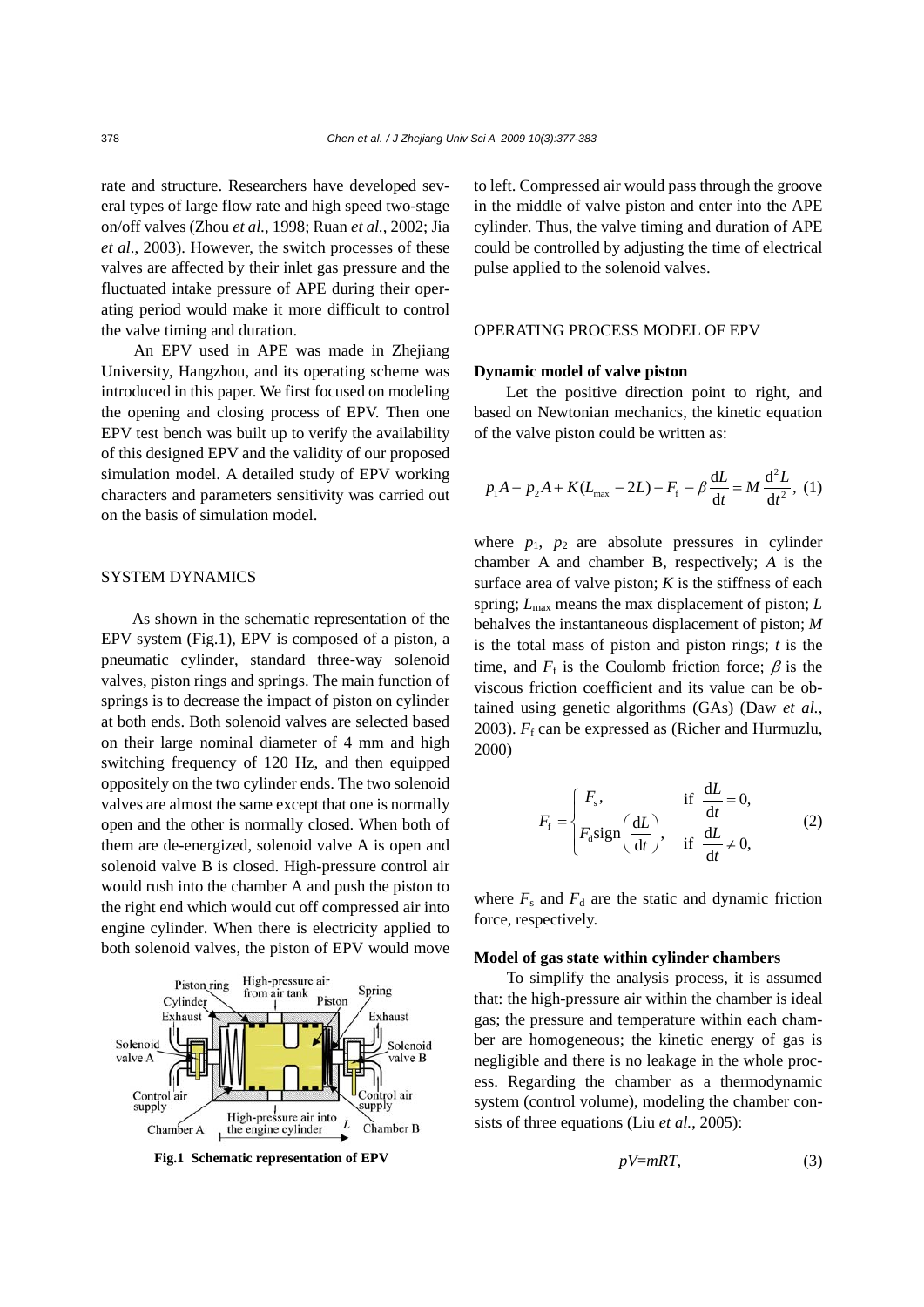$$
\frac{dm}{dt} = \frac{dm_{in}}{dt} + \frac{dm_{out}}{dt},
$$
\n(4)

$$
\frac{\mathrm{d}T}{\mathrm{d}t} = \frac{1}{mC_{\rm v}} \left( \frac{\mathrm{d}Q_{\rm w}}{\mathrm{d}t} - p \frac{\mathrm{d}V}{\mathrm{d}t} + h_{\rm in} \frac{\mathrm{d}m_{\rm in}}{\mathrm{d}t} + h \frac{\mathrm{d}m_{\rm out}}{\mathrm{d}t} - u \frac{\mathrm{d}m}{\mathrm{d}t} \right),\tag{5}
$$

where *V* is the control volume; *m* is the mass of air enclosed by the chamber; *p* is the pressure; *T* is the gas temperature; *R* is the gas constant; *h* and *u* are the specific enthalpy and the specific internal energy of air within the chamber, respectively;  $Q_w$  is the heat exchange between the air within the chamber and environment;  $m_{\text{in}}$ ,  $m_{\text{out}}$ , and  $h_{\text{in}}$  are the mass of air flow into the chamber, the mass of air flow out the chamber, and the specific enthalpy of air flow into the chamber, respectively;  $C_V$  is the specific heat at constant volume.

Because the time consuming on opening and closing EPV is very short, heat exchange  $Q_w$  could be omitted and the process was modeled as adiabatic:

$$
\frac{\mathrm{d}Q_{\mathrm{w}}}{\mathrm{d}t} = 0. \tag{6}
$$

The instantaneous mass flow rates during the charging and discharging processes were calculated using the following equation:

$$
\frac{dm_{\text{in/out}}}{dt} = \mu_{\text{in/out}} S_{\text{in/out}} \psi_{\text{in/out}} \sqrt{p_1 \rho_1},\tag{7}
$$

where variables with subscripts "in" or "out" indicate the charging or discharging parameters;  $p<sub>I</sub>$  and  $\rho<sub>I</sub>$  are the pressure and density of air on the upstream of solenoid valve;  $\mu$  is the coefficient of charge; *S* is the effective orifice area of solenoid valve, and  $\psi$  is the stream function associated with the pressure different between upstream and downstream valves.  $\psi$  can be expressed as

$$
\psi = \begin{cases} \sqrt{\frac{2k}{k-1} \left[ \left( \frac{p_{\text{II}}}{p_{\text{I}}} \right)^{2/k} - \left( \frac{p_{\text{II}}}{p_{\text{I}}} \right)^{(k+1)/k} \right], & \frac{p_{\text{II}}}{p_{\text{I}}} > \left( \frac{2}{k+1} \right)^{k/(k-1)}, \\ \left( \frac{2}{k+1} \right)^{1/(k-1)} \sqrt{\frac{2k}{k+1}}, & \frac{p_{\text{II}}}{p_{\text{I}}} \le \left( \frac{2}{k+1} \right)^{k/(k-1)}, \end{cases} \tag{8}
$$

where  $p_{\text{II}}$  is the downstream pressure, and *k* is the specific heat ratio.

# **Determination on effective orifice area of solenoid valve**

As a critical component of EPV, the solenoid valve acted before the valve piston and should run in higher frequency than EPV, and thus the diameter of solenoid valve was made very small. All these made it difficult to determine the curve of effective orifice area with time. Topcu *et al.*(2006) established mathematical models of the spool valve by applying electromagnetic and dynamics theories. However, this method could not be applied to model solenoid valves of EPV for lots of parameters are unknown. And measuring the valve's instantaneous displacement directly is still difficult for limited space. The method adopted in this article was to measure the instantaneous air pressure in a constant volume chamber when it was discharged through the solenoid valve to atmosphere as shown in Fig.2. Fig.3 shows the measured instantaneous pressure  $p_i$  of air in the constant volume chamber during the switching of solenoid valve with initial relative pressure  $p_{\text{ini}}$  of 0.4, 0.6, 0.8 MPa, respectively. Since the switching process of solenoid valves is very short, the discharging process can be regarded as adiabatic. Thus we can get

$$
\frac{T_{\rm i}}{T_{\rm ini}} = \left(\frac{p_{\rm i}}{p_{\rm ini}}\right)^{(k-1)/k},\tag{9}
$$

where  $T_i$ ,  $p_i$  are the instantaneous temperature and pressure of air in the constant volume chamber, and *T*<sub>ini</sub>,  $p_{\text{ini}}$  are the initial values.

Combining Eq.(7) with Eq.(9) and the ideal gas equation, the effective orifice area of solenoid valve can be written as

$$
\mu_{\text{in/out}} S_{\text{in/out}} = -\frac{\mathrm{d}p_{\text{i}}}{\mathrm{d}t} \frac{p_{\text{i}}^{\frac{1-3k}{2k}} p_{\text{ini}}^{\frac{k-1}{2k}} V_{\text{c}}}{k \psi_{\text{in/out}} \sqrt{RT_{\text{ini}}}},\tag{10}
$$

where  $V_c$  is the volume of discharging chamber. Fig.4 shows that calculation results are approximately the same for different initial pressures. This means that the method to acquire the effective orifice area of solenoid valve is effective.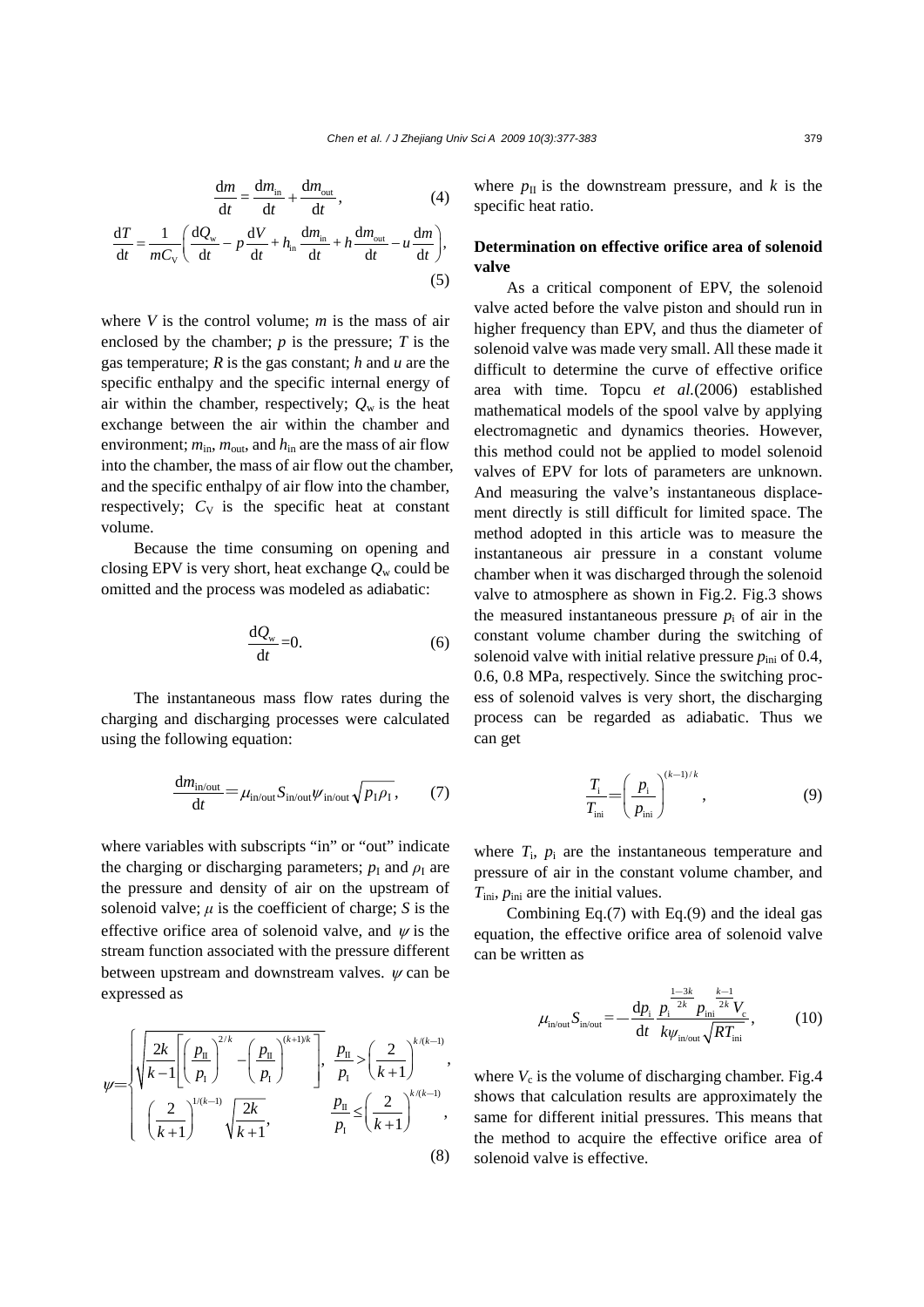

**Fig.2 Experimental setup for the discharge method**



**Fig.3 Measured instantaneous pressures of discharging chamber**



**Fig.4 Instantaneous effective orifice area curves of solenoid valve**

# SIMULATION SETTING AND EXPRIMENTAL VALIDATION

The complete mathematical model for EPV consists of piston dynamic Eq.(1) and gas state Eq.(3), mass conservation Eq.(4) and energy conservation Eq.(5) of two chambers. The step-fix 4-order Runge-Kutta method was used to calculate these differential equation sets, where the calculation step was 0.01 ms. According to preliminary experiments, the friction force  $F_f$  is much smaller (less than 1.1 N) as compared with the others, thus negligible in simulation calculation. The main parameters are listed in Table 1. The options of GA to calculate the value of  $\beta$ are presented in Table 2 and the evaluation function is expressed as

$$
f_{\text{eval}} = \frac{1}{n-1} \sqrt{\sum_{i=1}^{n} (L_{\text{si}} - L_{\text{ei}})^2},
$$
 (11)

where  $L_{si}$  and  $L_{ei}$  are the simulation and experimental instantaneous displacement of piston, respectively, *n* is the sample size. The calculation result of  $\beta$  was 111.08 N·s/m.

**Table 1 EPV parameters used in model**

| Parameter                    | Value  | Parameter             | Value |
|------------------------------|--------|-----------------------|-------|
| $M$ (kg)                     | 0.1145 | $L_{\text{max}}$ (mm) |       |
| Clearance<br>volume $(mm^3)$ | 11382  | $T_0$ (K)             | 287   |
| $A \text{ (mm}^2)$           | 1134.1 | K(N/m)                | 1828  |

**Table 2 Options of GA used to calculate the value of** *β*

| Parameter             | Description             |  |
|-----------------------|-------------------------|--|
| Range of search space | 100~120 N·s/m           |  |
| Population size       | 20 strings              |  |
| Encoding method       | Floating point encoding |  |
| Maximum generation    | 80 generations          |  |

Experiments were conducted to demonstrate the simulation accuracy and identify the value of  $\beta$ . Fig.5 shows the experimental setup. The length of electrical pulse applied to the solenoid valves was 50 ms. Three control air pressures or upstream pressures of solenoid valves were used: 0.16, 0.40, and 0.49 MPa (relative pressure), and the intake air pressure of EPV was set the same as the control air pressure. The experimental result obtained under the pressure of 0.40 MPa was used to calculate the value of  $\beta$ , and the



**Fig.5 Experimental setup of EPV**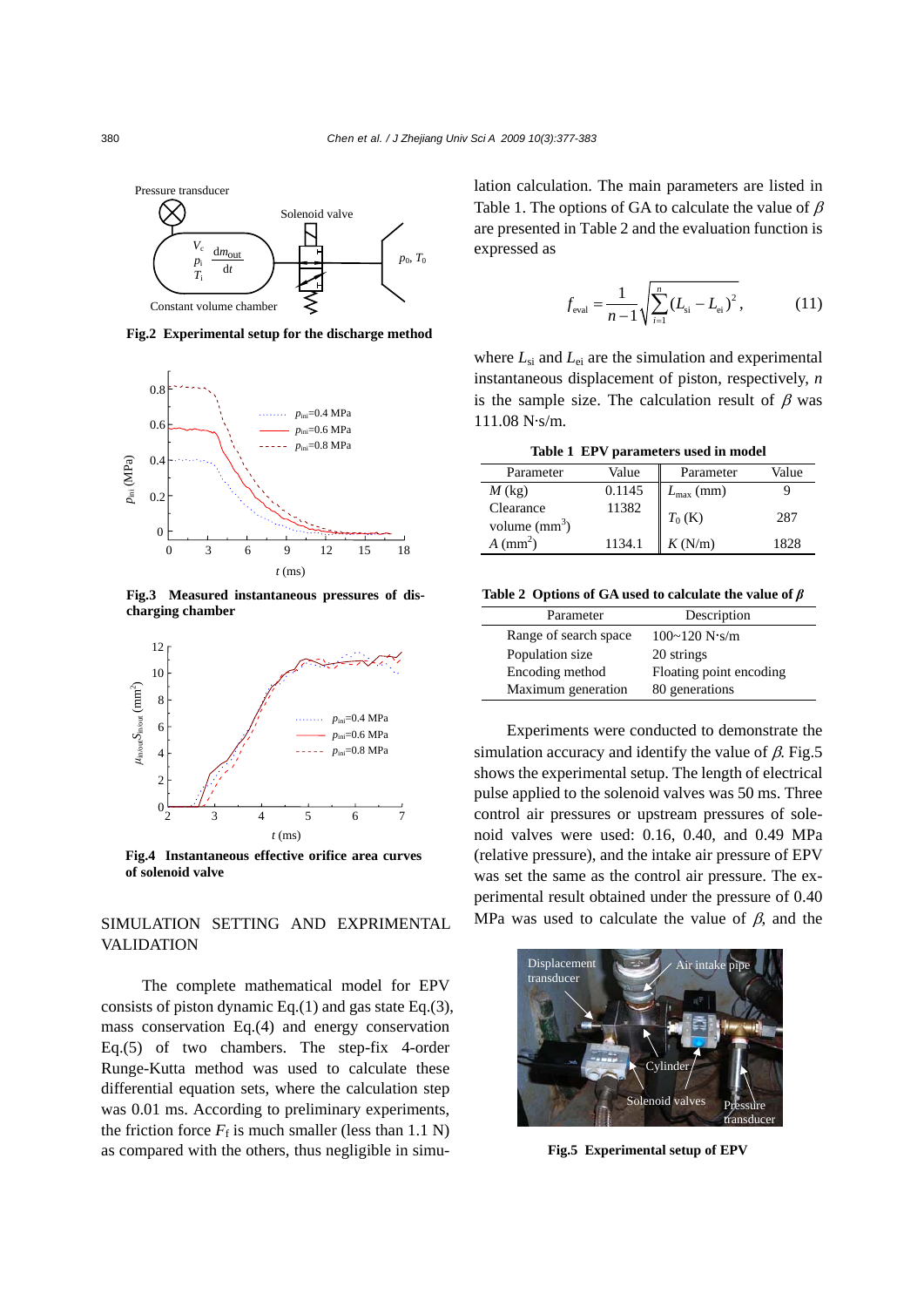others were used to validate the simulation model. Fig.6 shows both simulation and experimental results for the instantaneous displacements of piston. There is a close agreement between the simulation and experiment curves, with very good amplitude match and a maximum time error less than 1.2 ms, which confirms that the model presented in this paper could describe the operating process of EPV and has enough accuracy to be used for the control and dynamic performances analysis.



**Fig.6 Instantaneous displacement curves of piston. (a)** *p***in=0.16 MPa; (b)** *p***in=0.49 MPa**

# SIMULATION ANALYSIS AND DISCUSSION

Based on the model proposed, impacts of two parameters, pressure  $p_{in}$  and temperature  $T_0$  of control air or upstream high-pressure air of solenoid valves on EPV performances were studied by simulation. The EPV performances were defined by delay time  $t_d$ , full opening/closing time  $t_f$  and seating velocity  $v_e$ (Fig.7). Since the structure of EPV is symmetry, its opening and closing processes are almost the same. The following discussions focus on the opening process.

In simulation,  $T_0$  ranged from 250 to 322 K with the step of 8 K and  $p_{in}$  ranged from 0.1 to 1.9 MPa (relative pressure) with the step of 0.2 MPa. Fig.8 shows their influence on  $t_d$ . It can be seen that  $t_d$  increases with increasing of  $p_{in}$  and  $T_0$ . But their effect magnitudes are different. When the pressure is lower than  $0.7$  MPa, increasing  $p_{in}$  could cause rapid increase of  $t<sub>d</sub>$ . When the control air pressure is higher than 0.7 MPa, the change of  $p_{in}$  has little influence on the delay time  $t<sub>d</sub>$  since more air would enter the chamber in higher pressure and it would take more time to discharge the air in the chamber in the following act. Delay time  $t_d$  almost increases linearly with  $T_0$  on different levels of  $p_{\text{in}}$ , but its maximum increasing value of 0.41 ms is very small. That is to say, small change of the control air temperature has very small effect on the delay time of EPV and these effects could be negligent. When there is a large difference of  $T_0$ , it is easy to correct the advance and delay angles of APE because of the approximately linear relationship between  $T_0$  and  $t_d$ .



**Fig.7 Parameters for defining EPV's performances**



**Fig.8 Influence map of temperature and pressure of control air on delay time**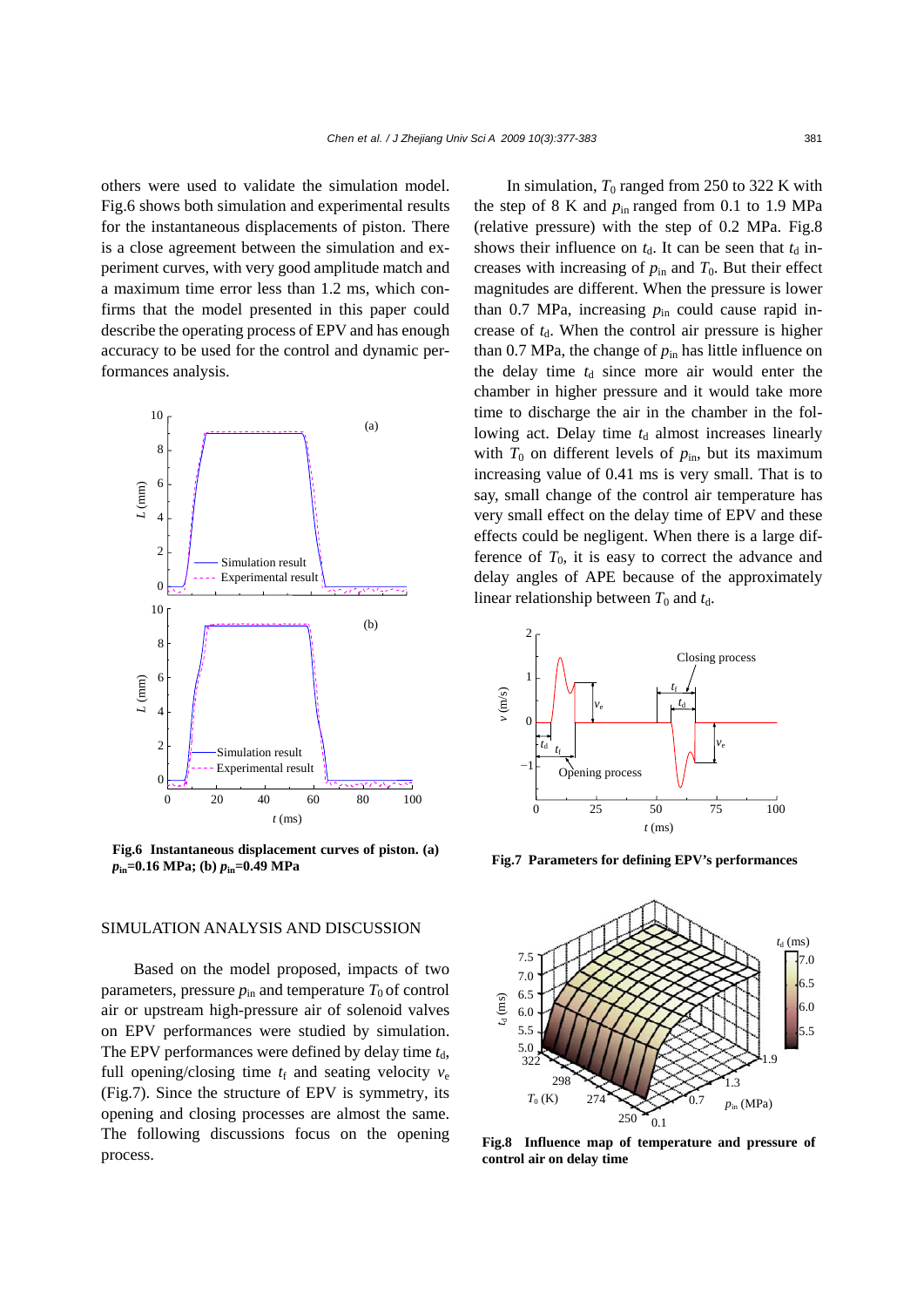Fig.9 shows the piston velocity trace in different control air pressures. It can be seen that the piston velocity appears to fluctuate with the increase of air pressure. This phenomenon is related to the limited effective orifice area of solenoid valves. It can only meet the inspiration requirement in low pressure. When the control air pressure is high, the fast moving valve piston would press the air ahead of it and vacuum the chamber behind it. Therefore, a negative acceleration appears and the piston would decrease and even rebound until the air pressure behind the piston exceeds the pressure before the piston again. This fluctuation also causes  $t_f$  and  $v_e$  not to increase with the increasing of  $p_{in}$ , but has the maps like Fig.10 and Fig.11. Keeping  $p_{in}$  constant,  $t_f$  displays the general trend to decrease with the increasing of  $T_0$ . When the control air temperature is invariant or approximately invariant, the control air pressure should be optimized in order to acquire a fast response and low seating velocity of EPV.



**Fig.9 Instantaneous velocity curves of piston for Fig.9 Instantaneous velocity curves of piston for different control air pressures different control air pressures**



**Fig.10 Influence map of temperature and pressure of control air on full opening/closing time**



**Fig.11 Influence map of temperature and pressure of control air on velocity at end of the stroke**

Fig.10 and experimental results also show that the designed EPV could reach the operating frequency of approximate 30 Hz which is equivalent to an engine speed around 2000 r/min. Because APE had the advantages of low compressed-air consumption and large torque at low speed (Zuo *et al.*, 2007), the frequency can satisfy the speed demand of APE.

## **CONCLUSION**

The designed EPV for APE satisfied the frequency requirement and compressed air flux requirement of APE. The mathematical model of EPV developed in this paper had enough accuracy to predict the operation of this type of EPV. Our simulation study showed that increasing pressure of compressed air solely would not make the EPV response faster for the valve piston would fluctuate in high pressure. A further study is under way to develop control systems to achieve soft landing of valve piston by making use of velocity fluctuating of valve piston and to realize the intelligent APE.

#### **References**

- Cai, J.L., Yu, X.L., Yuan, G.J., Shen, Y.M., 2004. Influence of port timing on work process of air-powered engine. *Journal of Zhejiang University (Engineering Science)*, **38**(1):65-69 (in Chinese).
- Chen, Y., Liu, H., Tao, G.L., 2005. Simulation on the port timing of an air-powered engine. *International Journal of Vehicle Design*, **38**(2/3):259-273. [doi:10.1504/IJVD. 2005.007296]
- Daw, N.A., Wang, J., Wu, Q.H., Chen, J., Zhao, Y., 2003. Parameter identification for nonlinear pneumatic cylinder